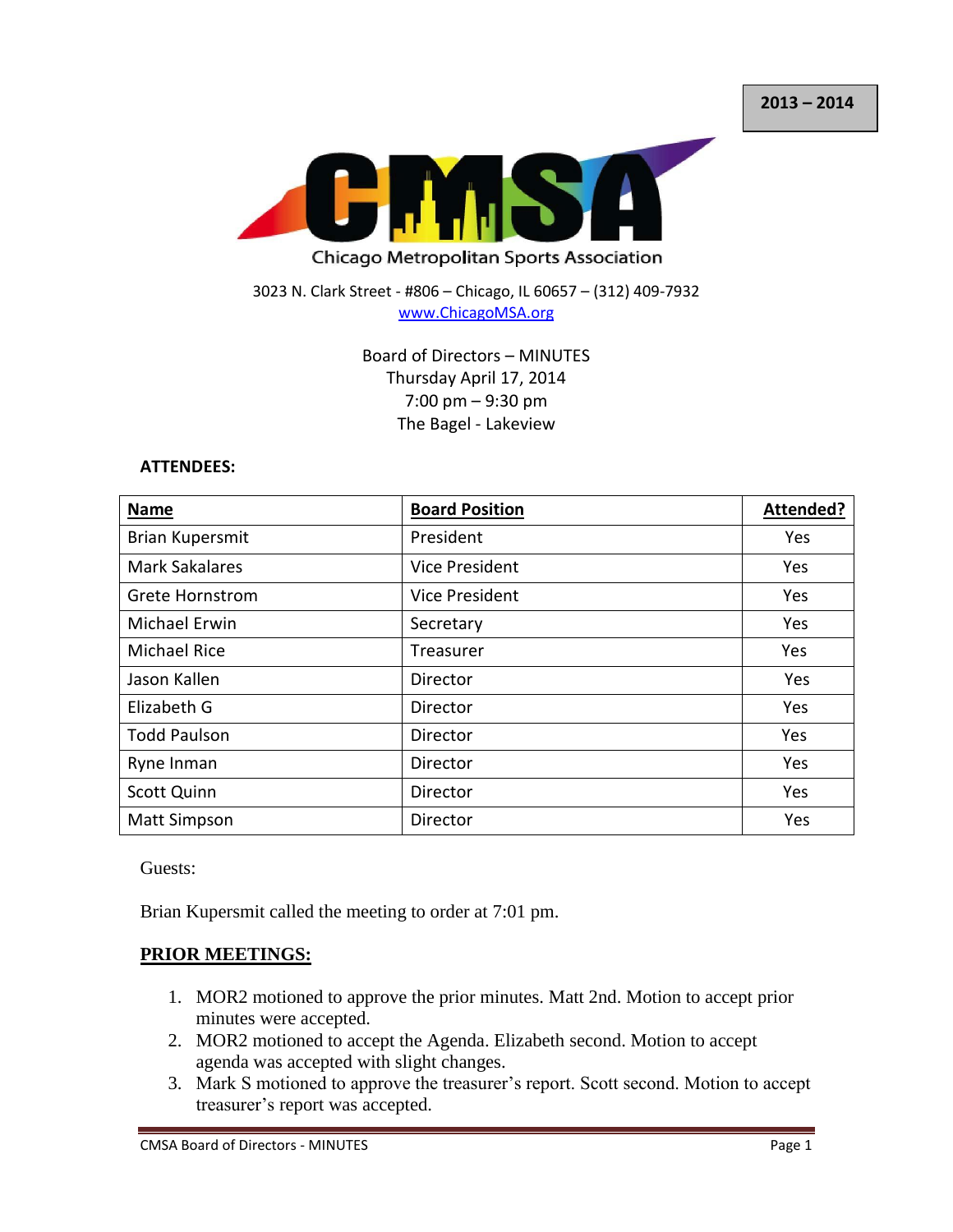# **STANDARD BUSINESS: (130 Minutes)**

- 1. Pride Parade update 15 minutes (Jay and Anthony are guests)
	- $\bullet$  Jay and Anthony reported on their plans for CMSA in the 45<sup>th</sup> annual pride parade
		- o Theme this year will be CMSA is #1
		- o Foam finger worked into the theme
		- o All sports will be represented on float
		- o Giveaways will be beads and foam finger
		- o Work with the designer to come up with logos
- 2. Treasurers Report 10 minutes
	- 200+ members over last year
- 3. Audit  $-10$  minutes
	- Per Secretary of State.
		- o Outside auditor (same people who file our taxes) is required.
		- o Were offered a waiver, but we've had three waivers in the last 10 years.
	- Treasurer recommends that we keep the audit committee intact to meet quarterly.
- 4. Branding update 10 minutes
	- Individual sport logos for each of the sports
	- Email to the commissioners need to be drafted
	- $\bullet$  Roll out?
- 5. Insurance/Lawsuit 10 minutes
	- Closed comments
- 6. Social update 10 minutes
	- Calo is not an option for something in the parking lot during the midsummer.
	- Working with Wrigley to organize an event in the bleachers.
- 7. Bowl-a-thon update 5 minutes
	- Board members bowled during the event
	- CMSA donation benefited Alliance group that we met at the event
- 8. Policies and Procedures 5 minutes
	- Membership code of conduct added
	- Corporate business review changes
	- Motion to approve the PPM document with the audit changes. Scott motioned. Mark seconded. Approved. May 1<sup>st</sup> for communications to go out???
- 9. Charity plan 10 minutes
	- Charity form is ready to go.
	- Scott will write the blurb.
		- o Included in BK's update to the membership
- 10. Street Festival 5 minutes
	- Individual sports individual cards for street festivals
	- Midsommer first festival
	- Banners old logos vs. new logos